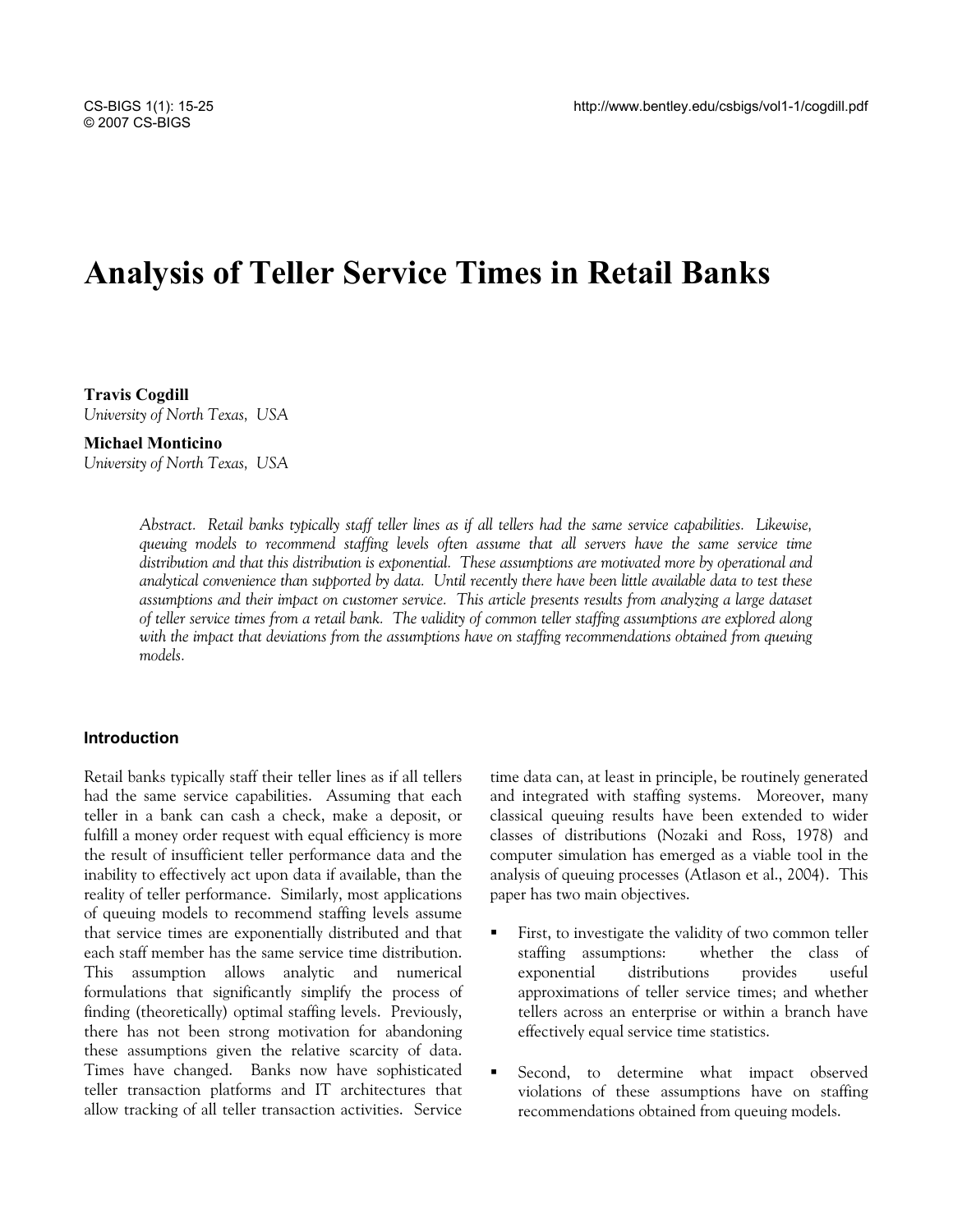We are in a fairly unique position to be able to address these objectives. A large dataset of teller service times (within branch lobbies) was obtained to validate staffing algorithms as part of a project with ARGO Data Resources, Inc. to develop an integrated Teller Performance and Workforce Scheduling product for retail banks. The dataset comprises teller service times for multiple transaction types in over 900 branches of a regional bank over the month of June 2005. Most service time analyses available in the literature (and few are available) are concerned with call-center data, as opposed to the face-to-face service engagements studied here. For example, recent work by Brown et al. (2005) analyzes telephone service times from a large call center to determine the adequacy of distributional assumptions.

This article is accessible to upper division undergraduate mathematics, statistics and operations research students (and their instructors) interested in data analysis that can have a real impact on business operations. The results in the article should also be of interest to operations research practitioners and banking industry management. The level of statistics necessary to follow and reproduce the analysis is basic to intermediate. Some knowledge of queuing theory is needed to appreciate the technical applications to staffing models, although the results themselves are readily accessible.

The next section discusses the data and investigates the appropriateness of standard distributional approximations of service times. Section 3 analyzes the assumption that tellers have equivalent service time capabilities. The impacts of using equal service time statistics and distributional assumptions to develop staffing recommendations are examined in section 4.

## **TELLER SERVICE TIMES**

**Data description.** Teller service time data were recorded through the teller transaction platform system used by each teller to process customer transactions in a consumer retail bank with over 900 branches across thirteen states in the United States. The bank will be referred to as Regional Bank. Service time is defined as the elapsed time from when a teller initializes customer service through the teller transaction platform to when that customer engagement is ended on the platform. This may exclude some customer engagement time before and after a transaction. Although friendly greetings and small-talk are important for maintaining a positive customer relationship, including them within the service time can be misleading. For instance, tellers may be more likely to have extended conversations with customers during less busy periods in the branch, skewing service time statistics. One goal in analyzing service times is to recommend staffing levels. So it is better to focus on the actual transaction portion of the customer-teller engagement to get an accurate matching of teller performance to staffing needs. If a bank wanted to formally account for non-transaction customer-teller interaction they could add a "customer relations" period to the service times and incorporate this into staffing models (this can be done in the Workforce Scheduling product developed with ARGO – see www.argodata.com/StaffPerfrm.html for an overview of the product).

Service times are categorized by branch, teller performing the transaction, and transaction type. Regional Bank classifies transactions into forty-four (44) types. Transaction types include deposits, cashing checks, purchasing money orders, buying a savings bond, and making a credit card payment. The total dataset analyzed included over 5.5 million transactions processed across 956 bank branches over the month of June 2005. A total of 5403 tellers were represented, with the number of tellers recorded in branches ranging from two to twenty-eight. The three most common transaction types were cash check (not on bank), deposits and cash check (on bank), accounting for nearly 79% of all transactions. These three transaction types  $-$  in particular, deposits  $$ will be the focus of our analysis. Cash check (not on bank) indicates a transaction such as cashing a payroll check, while cash check (on bank) is a check cashed against a customer account. We will abbreviate these latter two types of transactions by "cash check-NOB" and "cash check-OB." The data included with this article arise from a subset of the total dataset, giving cash check-OB, cash check-NOB and deposit transaction times (in seconds) for five branches with the number of tellers recorded in these branches ranging from four to eleven.

**Table 1.** Service time statistics (in seconds) aggregated across all branches of Regional Bank.

| <b>Tuble 1.</b> Oct rice three statistics (in seconds) aggregated across an branches of regromar bank. |              |         |         |       |        |                |  |  |
|--------------------------------------------------------------------------------------------------------|--------------|---------|---------|-------|--------|----------------|--|--|
| Transaction Type                                                                                       | Transactions | Minimum | Maximum | Mean  | Median | Std. Deviation |  |  |
| Cash check (not on bank)                                                                               | 600952       | 22      | 299     | 52.13 | 47.0   | 20.165         |  |  |
| Deposits                                                                                               | 2904215      | 25      | 299     | 72.90 | 61.0   | 35.829         |  |  |
| Cash check (on bank)                                                                                   | 906905       | 23      | 299     | 54.10 | 49.0   | 19.339         |  |  |
| All Transactions Types                                                                                 | 5589777      |         | 299     | 67.60 |        | 33.795         |  |  |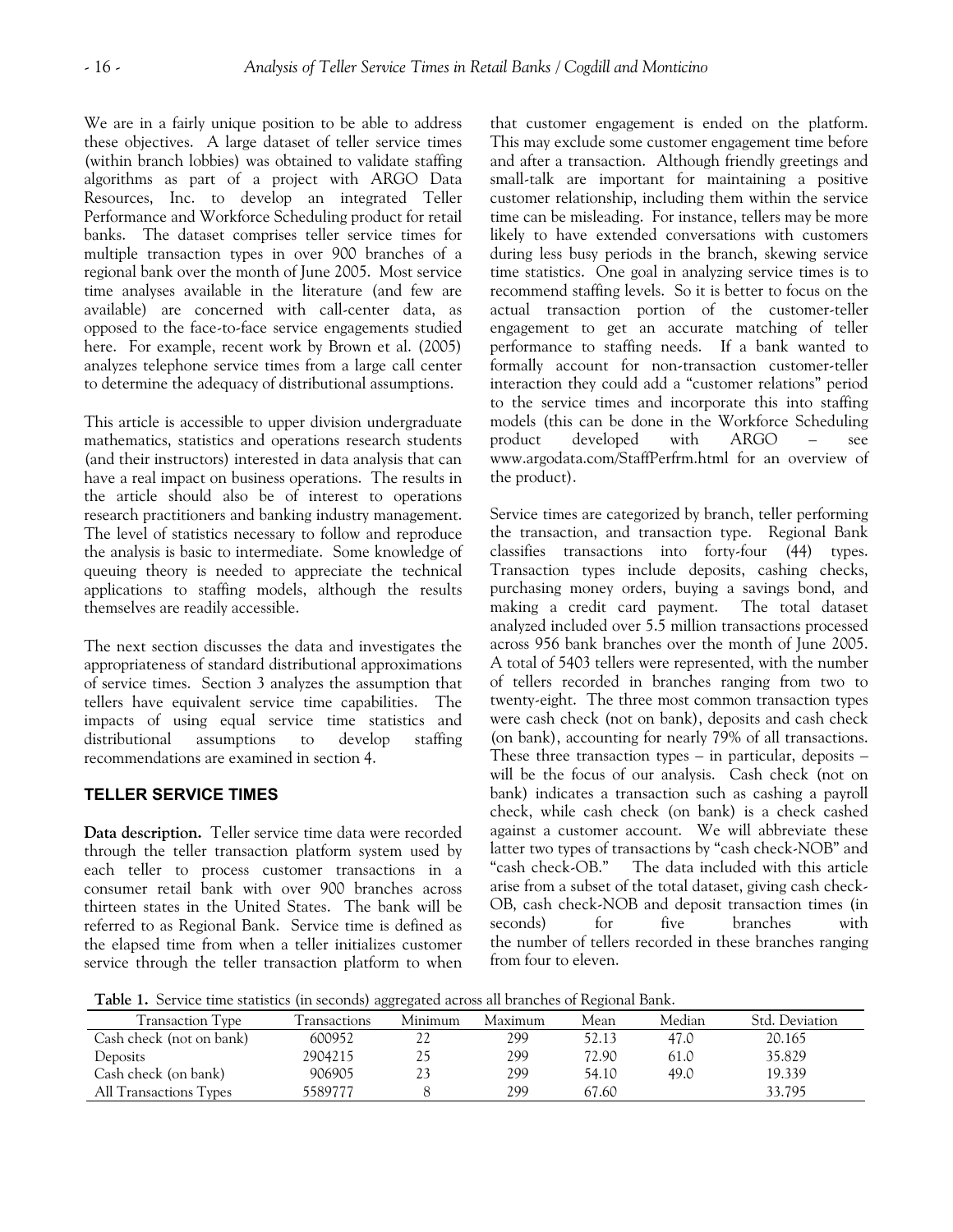**Data cleaning.** The data initially contained instances of transaction times of several hours. These were almost surely due to system or user error – for instance, a teller neglecting to log-off the teller platform system. Such values can significantly skew a teller's service time statistics. Similarly, a teller may erroneously begin a session as one transaction type, quickly realize the mistake and then end the session. This will result in a very short transaction time entry. Both these types of data values should be discarded before service time statistics are analyzed. There are several ways to automate the process of addressing erroneous outlier values for large datasets. A simple method is to set upper and lower bounds on possible service times and eliminate all data greater or less than the respective bounds. Other methods include trimming out the highest and lowest x% of service time observations for each teller, or discarding any data that is more than K standard deviation units from the average service time (see Rice, 1995, section 10.4.3 for a discussion of data trimming). We opted for the simplest approach since some branches had evidently configured the teller platforms to "time-out" after 300 seconds. That is, any service time greater than 300 seconds, whether because the teller neglected to end the session or because the transaction actually took longer than 300 seconds, was recorded by the branch as a 300 second transaction. We eliminated this censored data – any recorded service time of more than 299 seconds – since it involved only a small percentage (less that 0.5%) of the transactions. We set a conservative lower bound of 5 seconds that did not eliminate any transaction service times.

**Aggregated service time statistics.** We first examine service times aggregated across all branches of Regional Bank to gain context before drilling down to the branch



**Figure 1**. Distribution of service times aggregated across all branches of Regional Bank and transaction types.

and teller level. Table 1 gives service time statistics for the three most common transaction types. Note that the average service times for deposits differs significantly from cash check-OB or cash check-NOB. (The large number of transactions recorded easily ensures that this difference in mean service times is statistically significant.) The variation in the time required to complete a deposit transaction is also significantly greater than for cash checks, with a standard deviation 75% greater. This agrees with experience. Bank customers typically cash a single check, while deposits are more likely to vary in the quantity of checks and/or cash involved.

Typically, a bank would use these aggregate statistics to characterize tellers in any of its branches. This is not unreasonable given employee training programs designed to produce consistent teller performance. It would also be common to aggregate service time data across transaction types. Figure 1 shows the distribution of service times aggregated across all Regional Bank branches and transaction types. The right-skewed, unimodal distribution has an inter-quartile range from 48 to 75 seconds, with nearly all service times greater than 30 seconds. The latter represents a fairly consistent minimum amount of time required to complete a transaction.



**Figure 2.** Distribution of deposit service times aggregated across all branches of Regional Bank.

Similarly shaped distributions are seen in Figures 2-4 for each of the three most common transaction types (aggregated across Regional Bank). The service time distributions for each transaction type are unimodal and right-skewed, reflecting a typical time to complete a transaction, and the fact that very long transaction times are more likely to occur than a very quick transactions. The service time distribution for deposits is more skewed and has a noticeably longer right tail than for either of the cash check transaction types. There is nearly a ten second difference between mean and median for deposit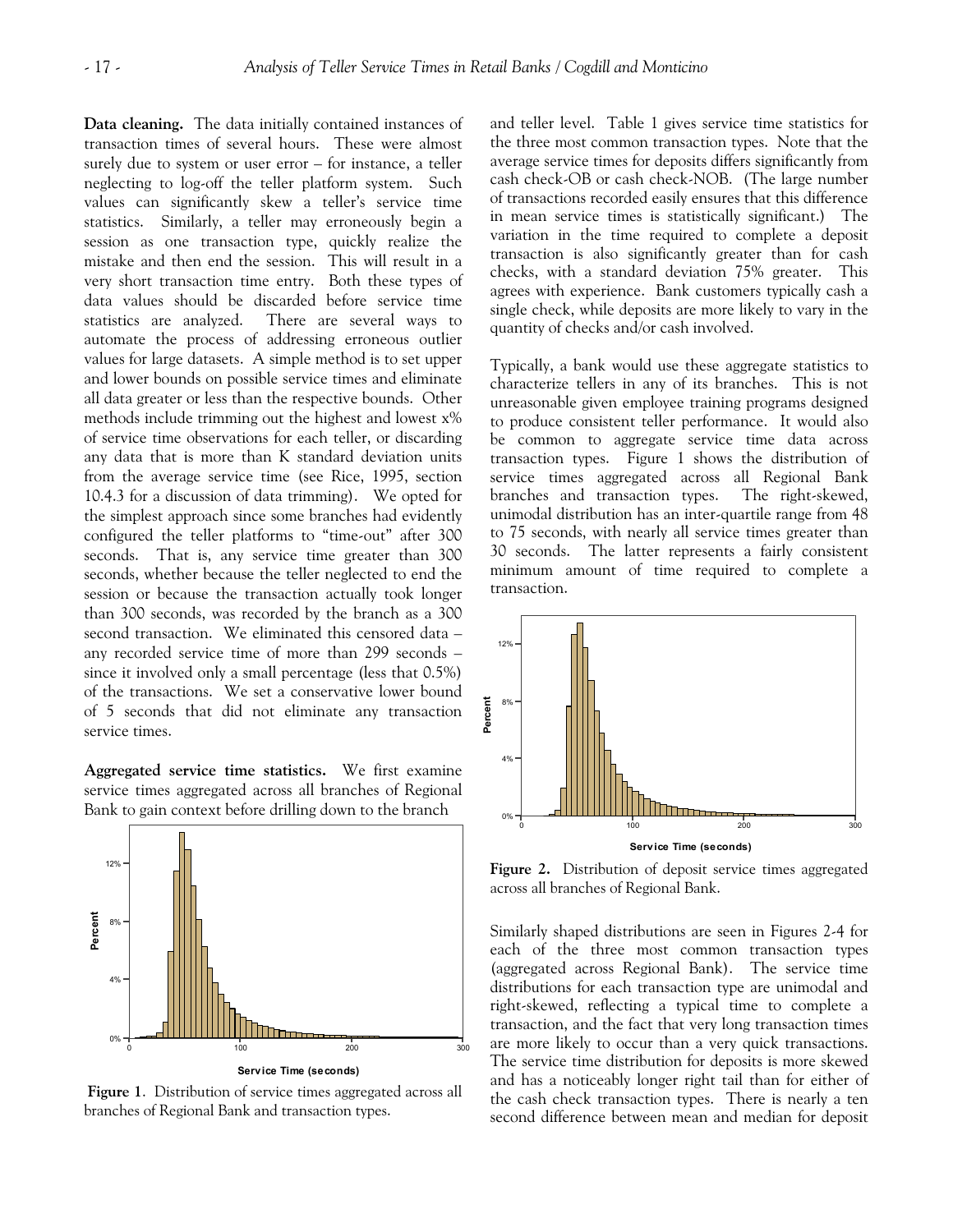services times and only a five second difference for cash check-OB (or NOB). Moreover, the spread between the 75th to 95th percentiles for deposits is from 80 to 146 seconds, while the spread between these percentiles for checks cashed is less than half as large – from 57 to 87 for cash check-NOB and from 57 to 86 for cash check-OB. Again, the data confirm experience that deposits tend to be more varied and complicated transactions to complete than cashing checks.



**Figure 3.** Distribution of cash check (on bank) service times aggregated across all branches of Regional Bank.



**Figure 4.** Distribution of cash check (not on bank) service times aggregated across all branches of Regional Bank.

Recall that an exponential distribution places non-zero probability on intervals [0,x), for all  $x \in \mathbb{R}^+$ , and has a standard deviation equal to its mean. Thus, an exponential distribution will place a higher probability on short service times and have a larger standard deviation, and hence a heavier tail, than observed in the data (see Table 1). Moreover, an exponential distribution is unable to represent the modal characteristics of the data. The mismatched properties of the exponential model and data are evident in the Q-Q plot of the empirical

distribution versus the fitted exponential for deposits given in Figure 5 (the fitted exponential distribution is that which has the same mean as the data). The other transaction types have similar Q-Q plots. Kolmogorov-Smirnov tests can also be performed to test the hypotheses that the service times for transaction types come from exponential distributions. These tests easily reject the hypothesis. (In general, care must be taken when performing hypothesis tests with the very large samples sizes applied here – even reasonable models for data may be rejected, more the result of the stringent requirements imposed under large sample sizes than of the operational inappropriateness of the models.)



Figure 5. Q-Q plot comparing service times for deposits (aggregated across all Regional Bank branches) to fitted exponential distribution.

The reader can perform analogous descriptive and inferential analysis of service times for each transaction type with the attached data. Aggregating the data over all branches/tellers, just over tellers within a branch, or for individual tellers produces similar results that exponential distributions do not provide good models for teller service times.

The primary problem with the exponential model is its inability to capture the modal character of the service time data. A standard distribution often used to model processes exhibiting skewness and a mode is the lognormal distribution. For example, Brown et al. (2005) give data indicating that the lognormal provides a good model for call center service times. Similarly, Bolotin (1994) presents results suggesting that call duration for individual telephone customers are lognormal. Ulrich and Miller (1993) and Breukelen (1995) provide theoretical arguments, based on mathematical psychology, supporting reaction times being lognormal.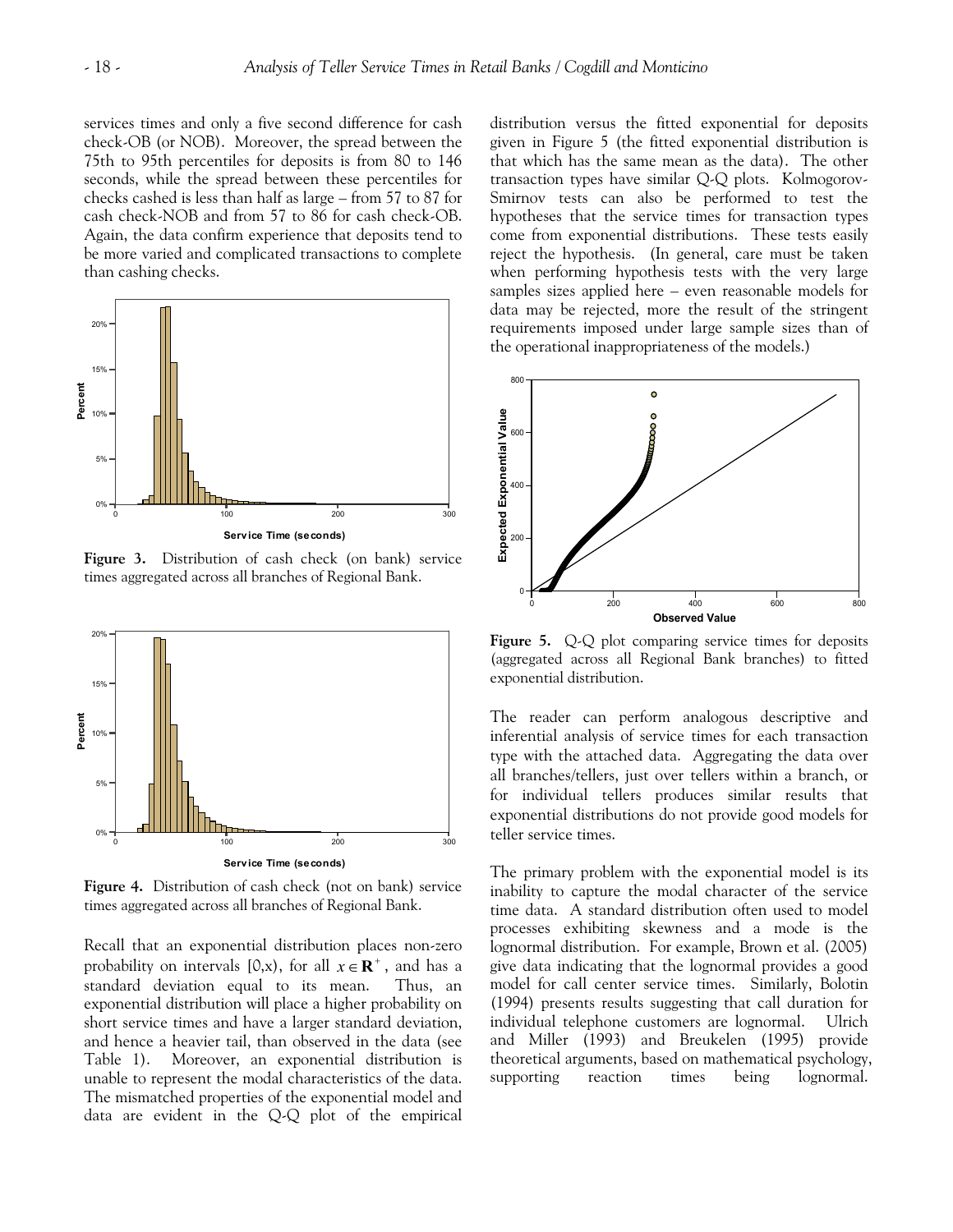

Figure 6. Distribution of the logarithm of service time for transaction types aggregated across Regional Bank. The top left panel shows log service times over all transaction types. Fitted normal densities are shown for each distribution.

Figure 6 shows the distribution of the logarithm of service times overlaid with a fitted normal distribution. Notice that the log service times are still somewhat skewed and that the fitted normal distributions are not able to fully approximate the peaked modes of the log service times.

Thus, neither of the distributions typically used to model service times – exponential nor lognormal – provide good approximations for the teller data given here. This holds true in the cases explicitly examined above for which the service times were aggregated across all tellers in all branches, as well as when data is aggregated only at the branch level and when service times for individual tellers are analyzed (assuming sufficient data for the specific teller). The operational effect of assuming these poorly fitting distributions when staffing tellers is examined in section 4.

### **BRANCH AND TELLER SERVICE TIMES**

Now we examine service times within branches and for individual tellers and compare them to aggregated service time statistics. Banks commonly use benchmark service time statistics. These benchmarks may be derived by aggregating data across all tellers in all branches or more typically through some industry-wide analysis. The benchmarks are then assumed to characterize all tellers in all branches with staffing decisions made accordingly. Most of the analysis presented here will be focused on deposits. Similar results are obtained for the other transaction types.



**Figure 7.** Branch-average service times for deposits.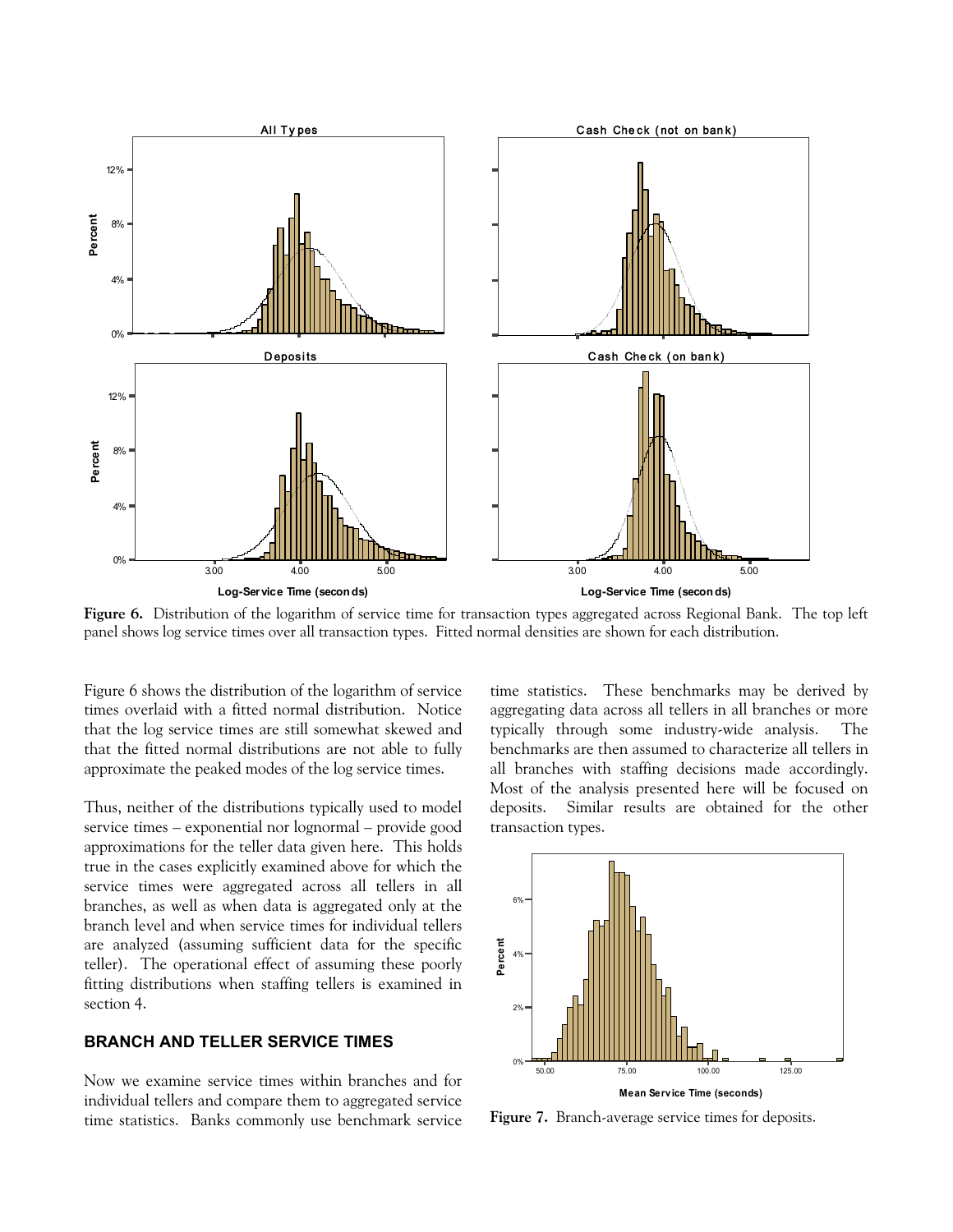There is a relatively large range in average service times across the branches as well as among tellers. The average time that it takes tellers in specific branches to complete a deposit ranges from 46 seconds to 141 seconds. Figure 7 gives the distribution on branch-average service times for deposits across Regional Bank branches (branchaverage service time is the average of all deposits completed within that branch). Aggregating data across all tellers in all branches would provide a benchmark for deposit service times for Regional Bank of 72.9 seconds (see Table 1). The 10th percentile of the branch-average deposit service time across branches is 62.1 and the 90th percentile is 86.3 – so at least 20% of branches have branch-average deposit service times more than 10 seconds off the benchmark, and some markedly greater. While the difference from the benchmark may not be large for a single transaction, the difference can have a significant operational impact for the number of transactions handled during typical busy periods at a branch. Average service time differences between branches are not necessarily an indication that tellers are poorly trained. Some branches may have many more small business customers making complicated deposits. Similarly, some branches may have drive-up teller service and only customers requiring more attention may use the lobby tellers. Table 2 shows the deposit service time statistics for the branches represented in the attached dataset. Note the 20 second difference between average service times between Branch 85 and 267, and the fact that the standard deviation for Branch 586 is 20 seconds greater than Branch 85.

**Table 2:** Deposit service time statistics for branches in attached dataset.

|           | Number     |       |        |           |
|-----------|------------|-------|--------|-----------|
|           | $\sigma$ f |       |        | Std.      |
| Branch ID | Deposits   | Mean  | Median | Deviation |
| 62        | 1746       | 67.14 | 60.00  | 27.73     |
| 85        | 8561       | 57.27 | 50.00  | 25.24     |
| 267       | 1763       | 77.89 | 68.00  | 32.68     |
| 443       | 2461       | 60.70 | 54.00  | 23.76     |
| 586       | 1356       | 75.25 | 58.00  | 45.45     |
| Total     | 15887      | 62.71 | 54.00  | 29.45     |

The higher average service times and larger standard deviations of Branches 267 and 586 are largely driven by a single teller in each branch. Teller 4796 in Branch 267 accounted for 32% of deposits processed. This teller had an average service time of 93.9 seconds, more than 20 seconds slower than the other tellers in the branch. While, in Branch 586, teller 56 processed 45% of deposits and had an average service time of 90.9 seconds with a standard deviation of 52.4 (teller 2623 also underperformed, but handled fewer transactions) – this was 40 seconds slower than the teller processing the next greatest number of deposits (teller 299).



**Figure 8.** Average teller service times for deposits.

Table 3 shows summary statistics for individual tellers in each sample branch. As already indicated, there are notable differences among tellers. Average deposit service times range over almost 18 seconds among tellers in Branch 85. A branch manager would be able to determine whether these differences are due to poor performance or because a particular teller regularly handles more complicated transactions – for example, a branch may have a designated commercial customer line. Average teller service times across Regional Bank are shown in Figure 8. The interquartile range for average service times (deposits) across all Regional Bank tellers is from 64.5 to 83.3 seconds, and the 10th to 90th percentiles range from 57 to 94 seconds. As seen in the next section, staffing as if all tellers performed at the benchmark level would lead to long customer waits if tellers were actually at the 90th percentile and would overstaff the lobby if the tellers performed at the 10th percentile.

### **STAFFING AND QUEUING APPLICATIONS**

The analysis above indicates that common assumptions do not hold for the teller service data examined here. Service time distributions are not well approximated by exponential models, and while a (two-parameter) lognormal model fits better, it is still not able to completely capture all data features. There are also significant performance differences among tellers within a branch and across branches. The latter observation calls into question the standard bank practice of treating and scheduling tellers as if they had the same service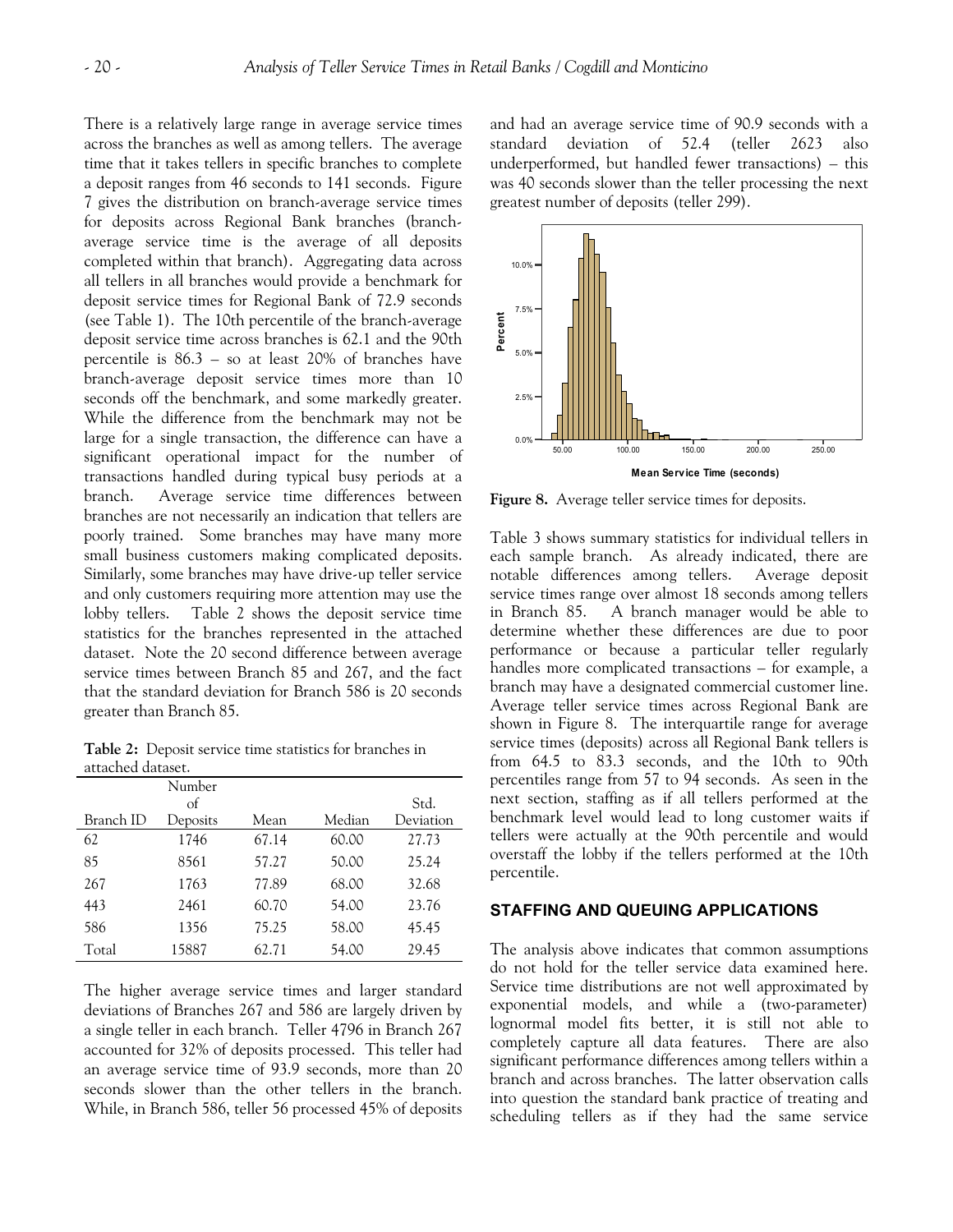capabilities. The statistician George Box remarked that "all models are wrong, just some are useful." So, the relevant question is whether the deviations from standard assumptions have any important effect either on the evaluation of service performance or on the staffing level needed to meet customer service goals.

**Impact of distribution assumptions.** Three M/G/1 queuing systems are simulated to explore the impact of making exponential or lognormal assumptions about service times. The queuing systems differ only in the service time distributions assumed. One system uses the empirical service time distribution for deposits aggregated across Regional Bank. The other two systems assume an exponential distribution and lognormal distribution fitted to the deposit data, respectively. Each system is simulated over sixty minutes with a customer arrival rate

**Table 3:** Deposit service time statistics for tellers in attached dataset.

| Branch |           |                |                 |      | Std.      |
|--------|-----------|----------------|-----------------|------|-----------|
| ID     | Teller ID | N              | Median          | Mean | Deviation |
|        | 4820      | 671            | 60              | 65.5 | 16.8      |
| 62     | 5174      | 28             | 73              | 94.2 | 52.4      |
|        | 5211      | 400            | 69              | 83.1 | 42.9      |
|        | 5286      | 647            | 54              | 57.8 | 15.9      |
|        | Total     | 1746           | 60              | 67.1 | 27.7      |
|        | 70        | 414            | 48              | 53.1 | 19.6      |
|        | 357       | 1237           | 53              | 57.7 | 17.9      |
| 85     | 472       | 1718           | 54              | 62.0 | 26.2      |
|        | 3678      | 1411           | 52              | 63.5 | 32.1      |
|        | 3983      | 3405           | 43              | 51.3 | 21.8      |
|        | 4837      | 376            | 60              | 69.2 | 31.4      |
|        | Total     | 8561           | 50              | 57.3 | 25.2      |
|        | 2503      | 850            | 65              | 71.7 | 25.1      |
| 267    | 2556      | 341            | 58              | 66.3 | 26.3      |
|        | 4796      | 572            | 80              | 93.9 | 39.4      |
|        | Total     | 1763           | 68              | 77.9 | 32.7      |
|        | 2230      | 32             | $\overline{55}$ | 63.9 | 22.3      |
| 443    | 2958      | 782            | 49              | 51.5 | 12.3      |
|        | 3732      | 854            | 66              | 74.2 | 31.3      |
|        | 4208      | 793            | 51              | 55.1 | 14.6      |
|        | Total     | 2461           | 54              | 60.7 | 23.8      |
|        | 56        | 607            | 72              | 90.9 | 52.4      |
|        | 63        | 58             | 64              | 72.1 | 23.8      |
|        | 87        | 5              | 43              | 45.6 | 11.8      |
| 586    | 299       | 416            | 47              | 50.5 | 14.0      |
|        | 321       | $\mathbf 1$    | 51              | 51.0 |           |
|        | 2623      | 145            | 68              | 92.2 | 53.6      |
|        | 3023      | 33             | 51              | 51.3 | 8.6       |
|        | 3327      | 20             | 60              | 71.1 | 36.5      |
|        | 4353      | $\overline{4}$ | 59              | 59.3 | 2.1       |
|        | 4424      | 67             | 54              | 69.6 | 40.1      |
|        | Total     | 1356           | 58              | 75.2 | 45.4      |

 It might be expected that an exponential model would underestimate the average waiting time since it places a higher probability on short service times. However, as of 30 per hour (mean inter-arrival time of 2 minutes) and no customers in queue at the start of the simulation. The customer service measure evaluated is the average time that a customer spends waiting in line. shown in Figure 9, the exponential model actually leads to longer average waiting times than for the empirical distribution. This is due to the larger variance of the exponential distribution. On the other hand, the fitted lognormal model provides a much closer approximation to the average waiting time given by the empirical distribution. The horizontal asymptotes in Figure 9 are the average waiting times once the system has reached stationarity. It is interesting to note that the queuing processes with the empirical distribution and the lognormal model converge faster to their respective stationary average waiting times than does the exponential model – this is again because of the larger variance of the exponential service time model.



**Figure 9.** M/G/1 queue average waiting times in minutes (vertical axis) using empirical service time distribution for deposits, an exponential model and a lognormal model.

The ultimate impact of the distributional assumptions is upon the staffing decisions made under them. For example, suppose that Regional Bank had a customer service goal of keeping the average time that a customer waits in line at 2.5 minutes or less. Then, as indicated in Figure 9, a staffing system based on the exponential model would recommend that at least two tellers would be needed, while basing the system on the empirical (data) distribution would indicate that one teller is sufficient.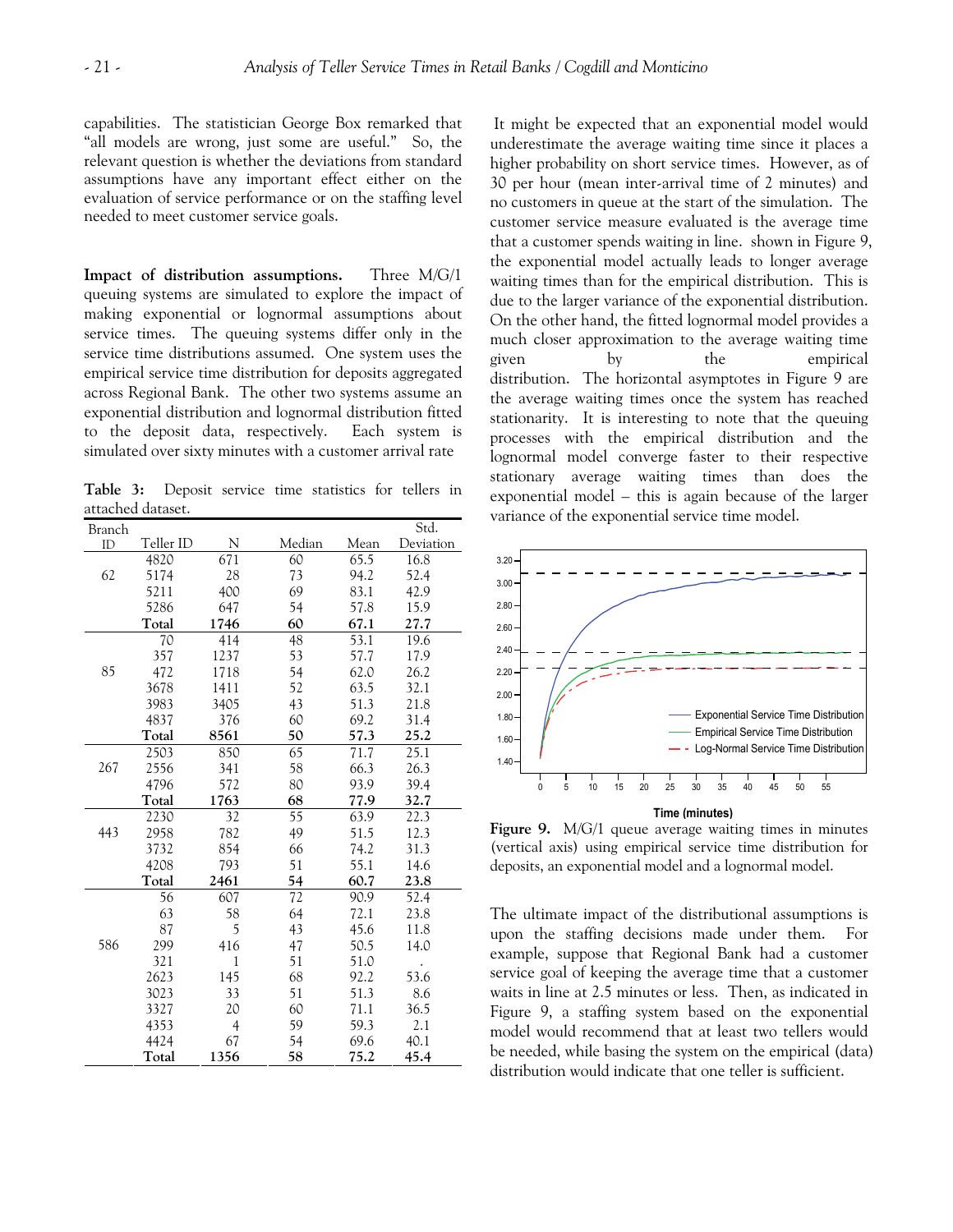

**Figure 10.** M/G/3 queue average waiting times in minutes (vertical axis) for empirical service time distribution for deposits, exponential model and lognormal model.

To illustrate what can happen in a multi-server system, three M/G/3 queuing systems are simulated with, as before, a fitted exponential, an empirical, and a lognormal model. The arrival rate for all three models is 140 customers per hour over an eight hour simulation window. Average waiting times are given in Figure 10. Behavior similar to the M/G/1 systems is observed, but with a more significant difference between the models. The exponential model has an average waiting time of more than six minutes by the end of the simulation window, compared to waiting times of approximately four minutes for the empirical model and three minutes for the lognormal.

These examples show that the exponential model can significantly overestimate the number of tellers needed to meet customer service goals, and that the lognormal



**Figure 12.** M/G/1 queue average customer waiting times (minutes) for the aggregated Regional Bank service time distribution for deposits, and the Branch 85 deposit service time distribution.

model may somewhat underestimate the number of tellers needed. Both misestimation types can affect a bank's bottomline – the former unnecessarily increases a bank's labor costs and the latter may lead to higher customer attrition through poor customer service. Moreover, the relatively large misestimates given by the exponential model need to be weighed carefully against any analytic convenience afforded. As computational power continues to improve, the trade-offs between applying empirical distributions and more analytically tractable (e.g., exponential) models increasingly favors empirical distributions.

**Staffing Based on Aggregate Data.** As seen in section 3, there can be significant differences between service time distributions of branches and tellers. What is the impact



**Figure 11.** Service time distributions for deposits – left panel aggregated across all of Regional Bank, right panel gives deposit transactions in Branch 85.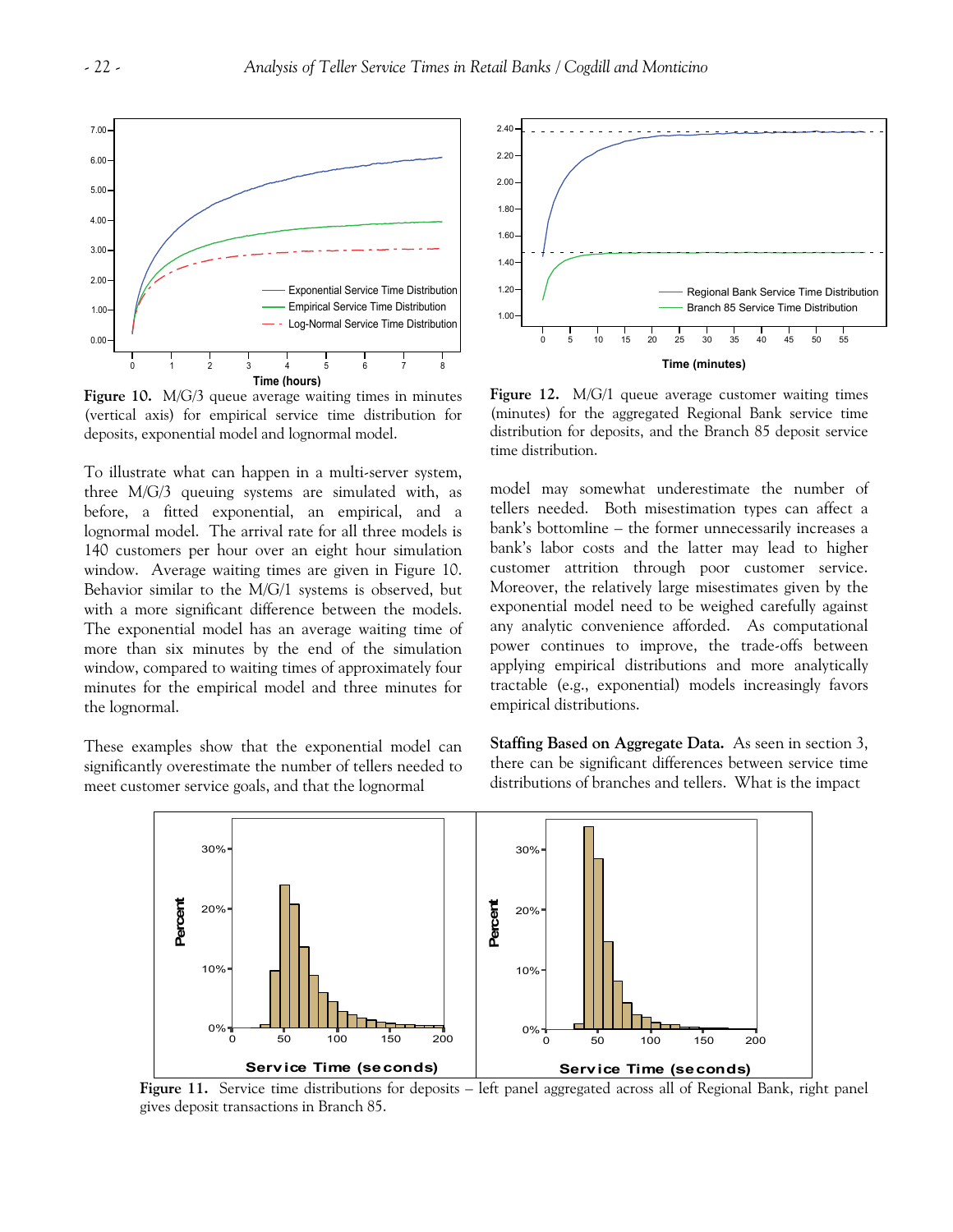of assuming equal service time distributions either across Regional Bank or within a branch? First consider the effect of treating all branches the same. Two M/G/1 queuing systems are simulated each with customer arrival rate of 30 per hour. One system assumes the empirical service time distribution for deposits aggregated across all of Regional Bank. The second system uses the empirical distribution for deposits from just Branch 85 (distributions shown in Figure 11). Recall that Branch 85 has a lower mean service time for deposits and lower standard deviation than Regional Bank aggregated across all branches. Even for a single server and relatively low customer traffic, there is nearly a one minute difference in average customer waiting time between Branch 85 and Regional Bank (Figure 12).

The effect is more pronounced for three servers, as is seen in simulations of two M/G/3 queuing systems over an 8 hour window with a customer arrival rate of 160 per hours. One system has the Regional Bank deposits service time distribution for each teller, and the other uses the Branch 85 deposits service time distribution. A dramatic difference in waiting times is observed (Figure 13). Average waiting times for the Regional Bank model are nearly ten times those for Branch 85. Even after just one hour (the system starts empty), the average waiting time for the Regional bank model is more than 2.5 minutes, five times the average wait of less than 30 seconds for Branch 85. Note that the arrival rate of 160 customers per hour is near the maximum effective service rate of the Regional Bank model, while safely within a



**Figure 13.** M/G/3 queue average customer waiting times (minutes) for the aggregated Regional Bank service time distribution for deposits, and the Branch 85 deposit service time distribution.

manageable range for the three tellers in the Branch 85 model. This is the case in many of the examples given here. It is precisely in these situations – when the system is at high utilization – that incorrect assumptions on the service time distribution have a significant impact on performance measures and staffing decisions. Such arrival rates are not unusual in branch banks such as Regional Bank – all the examples given here have been observed in data from our work with bank transaction volume forecasting and teller staffing. While an arrival rate of 160 customers per hour may not be sustained throughout an eight hour work day, a changing arrival rate that is consistently near the maximum service rate of a varying number of servers is the goal of setting efficient staffing levels. Thus, having an accurate model of service performance is essential. In particular, branches should be treated as a distinct service center and modeled with their specific branch data, and not as identical units modeled with aggregated data.

**Assuming statistically identical servers.** Perhaps the most common assumption in multiple server queuing models is that all of the servers in the system are statistically identical with respect to service times. At a bank branch level this assumption is reasonable at face value. Teller training within a branch should be fairly consistent, resulting (in theory) in similar service performance. However, there can be considerable variation among tellers within a branch. The impact on service time is illustrated by comparing tellers at the 10th and 90th percentiles. Teller 357 has a mean service time for deposits of 51.3 seconds (10th percentile of Regional Bank) and Teller 5124 has a mean service time for deposits of 93.9 (90th percentile). Two M/G/1 systems are simulated – one with Teller 357's empirical service time distribution, and the other with Teller 5124's distribution. Both systems have arrival rates of 30 customer per hours over a one hour simulation window. The large difference in average waiting times is shown in Figure 14.

Again, the operational question is of what impact the identical server assumption might have on staffing recommendations. If a standard multiple teller queuing model is created under the assumption that all of the tellers are statistically identical, some mixing of the individual tellers' service time distributions has to take place. The most straight-forward way to accomplish this is to use aggregated service time data from the multiple tellers to derive an assumed common service time distribution. Indeed, if data is available at a branch level,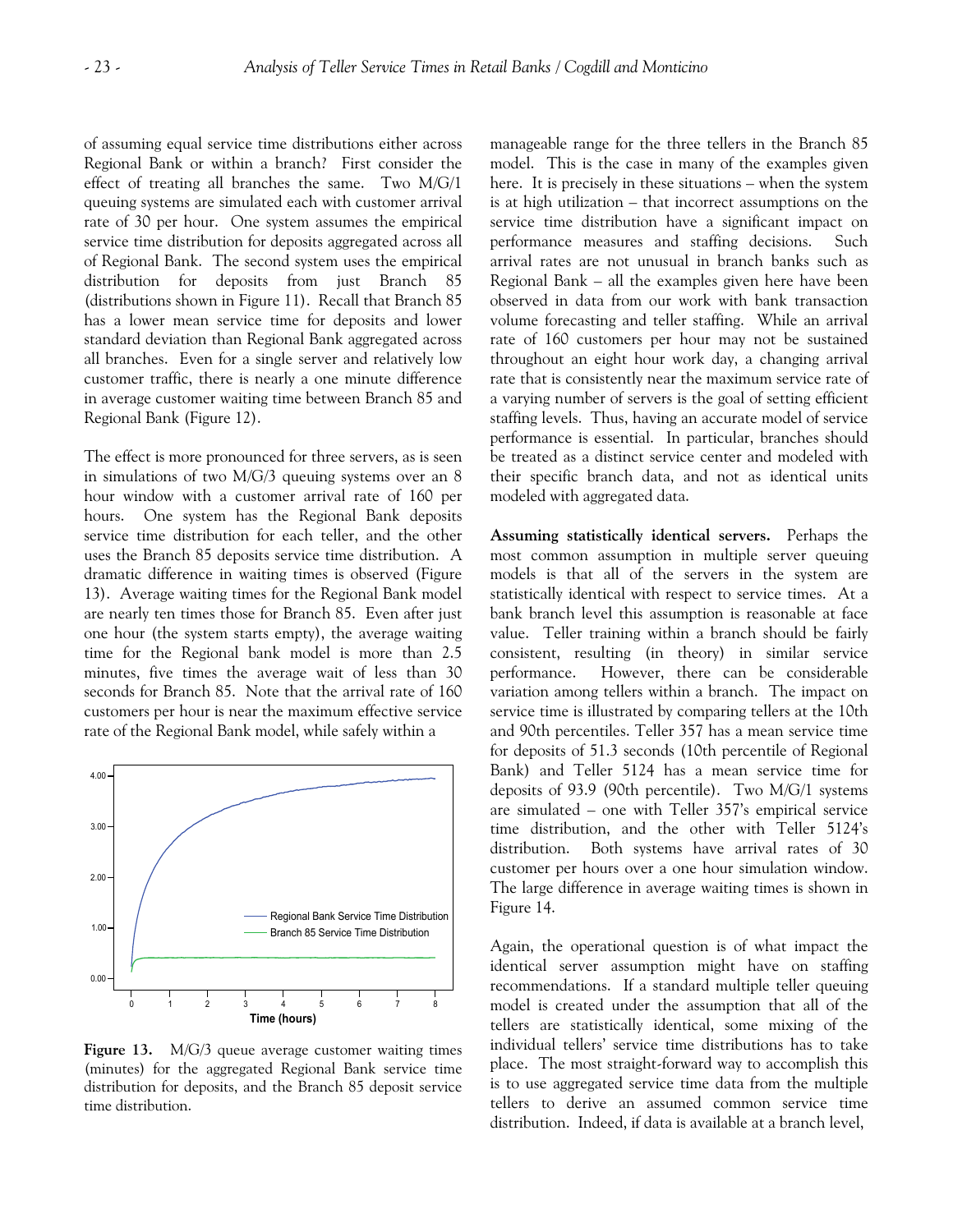

**Figure 14.** Average customer waiting times (minutes) for M/G/1 systems - one with the 90th percentile teller service time distribution, other with the 10th percentile teller service time distribution for deposits.

but does not distinguish between individual tellers, aggregated branch data may be the only way to construct a service time distribution model. This can markedly impact system performance measures, particularly when one teller is underrepresented in the data because of the relative number of transactions in the aggregated data.

Two queuing systems are simulated to illustrate this point. First, an M/G/2 model is constructed using aggregated data from tellers 3983 and 4827 of Branch 85 to construct a shared empirical service time distribution for the two tellers. Next a 2-teller model is constructed where one teller has a service time distribution derived from the data of Teller 3983 only, and the other teller has service time distribution derived from only the data of



**Figure 15.** Average waiting times (minutes) for the shared empirical service time distribution and the individual service time distributions.

Teller 4827. The models are simulated over a four hour time window with a customer arrival rate of 120 customers per hour. Teller 4827's mean service time of 69.2 seconds is almost 18 seconds longer than the mean service time for Teller 3983 (Table 3). Teller 4827 also accounts for less than 10% of the recorded transactions for the two servers. This leads to the dramatic differences in average waiting time seen in Figure 15. The mixed two teller system maintains waiting times of less than 2 minutes, while the more realistic 2-server model shows waiting times growing unchecked, at more than 7 minutes by the end of the 4 hour window. Thus, the identical server assumption can yield much different system performance results than a more realistic individualized server model and thus lead to inappropriate staffing levels. When sufficient data is not available for individual tellers such errors may be unavoidable – for instance, when a new teller has just been hired. Nonetheless, it is important to realize the potential for sizeable misestimations in service performance before setting staffing levels.

# **SUMMARY**

Standard distributional assumptions on service times have largely gone untested in the banking industry. Likewise the use of benchmark service goals derived from aggregated data have been assumed sufficient in deriving staffing levels. Now that service processes in banks have been computerized and integrated, there is little reason not to challenge these assumptions. In fact, as the results in this article indicate, it is important to do just that in order to determine efficient teller staffing levels. We have shown that two commonly made assumptions – exponential service times and statistically identical servers – are not supported by the lobby teller service time data for Regional bank. Moreover, applying these assumptions in queuing-based staffing models can lead to different estimated performance levels than when empirical, individualized models are used. These differences are often significant enough to impact teller staffing decisions, which ultimately impact a bank's financial and consumer relations goals.

## **ACKNOWLEDGEMENTS**

We thank our colleagues at ARGO Data Resources. We especially thank Max Martin, ARGO CEO, for providing the opportunity to work with a talented team of people developing innovative tools for the banking industry.